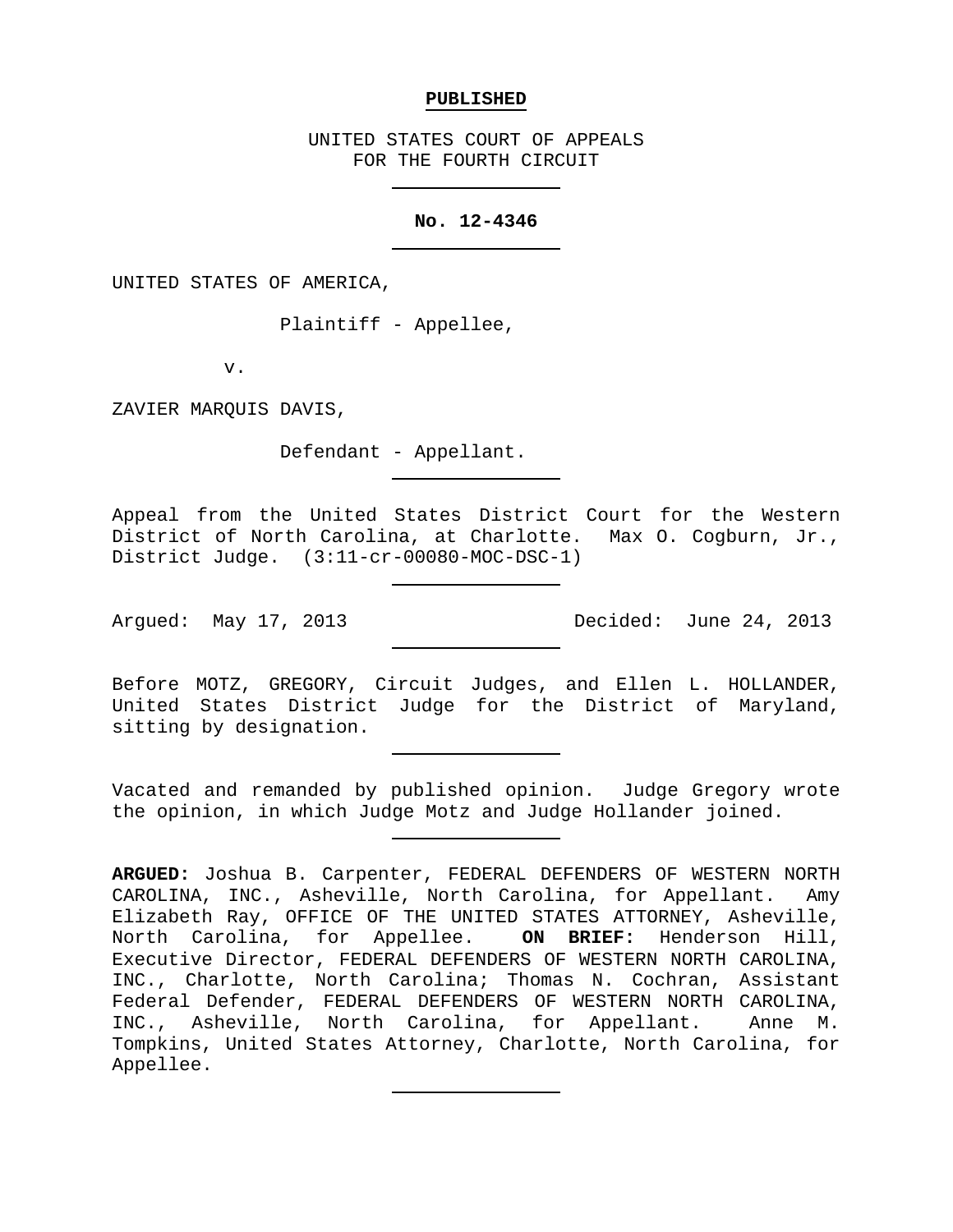GREGORY, Circuit Judge:

As permitted under North Carolina law, Appellant Zavier M. Davis received one consolidated sentence for multiple violations of state law. Based on its interpretation of the career offender enhancement in the United States Sentencing Guidelines ("Guidelines"), see U.S.S.G. § 4B1.1, the district court counted this consolidated sentence as at least "two prior felony convictions" and sentenced Davis as a career offender. We hold that a consolidated sentence under North Carolina law is a single sentence for purposes of the career offender enhancement. Thus, we vacate Davis' sentence and remand for resentencing.

# I.

In July 2004, Davis used a handgun to rob a Burger King in Charlotte, North Carolina. Davis was arrested and indicted in state court for robbery with a dangerous weapon, in violation of N.C. Gen. Stat. Ann. § 14-87.**[\\*](#page-1-0)** On February 23, 2005, Davis used a gun to rob a McDonald's in Charlotte, North Carolina. A day prior to this robbery, Davis used a gun to assault one individual and rob another. In an eight-count indictment for the February 2005 robberies, Davis was charged with five counts of robbery with a dangerous weapon, among other things.

<span id="page-1-0"></span>**\*** The date of Davis' arrest is not evident in the record, but his counsel conceded before the district court that it was prior to his February 2005 robberies.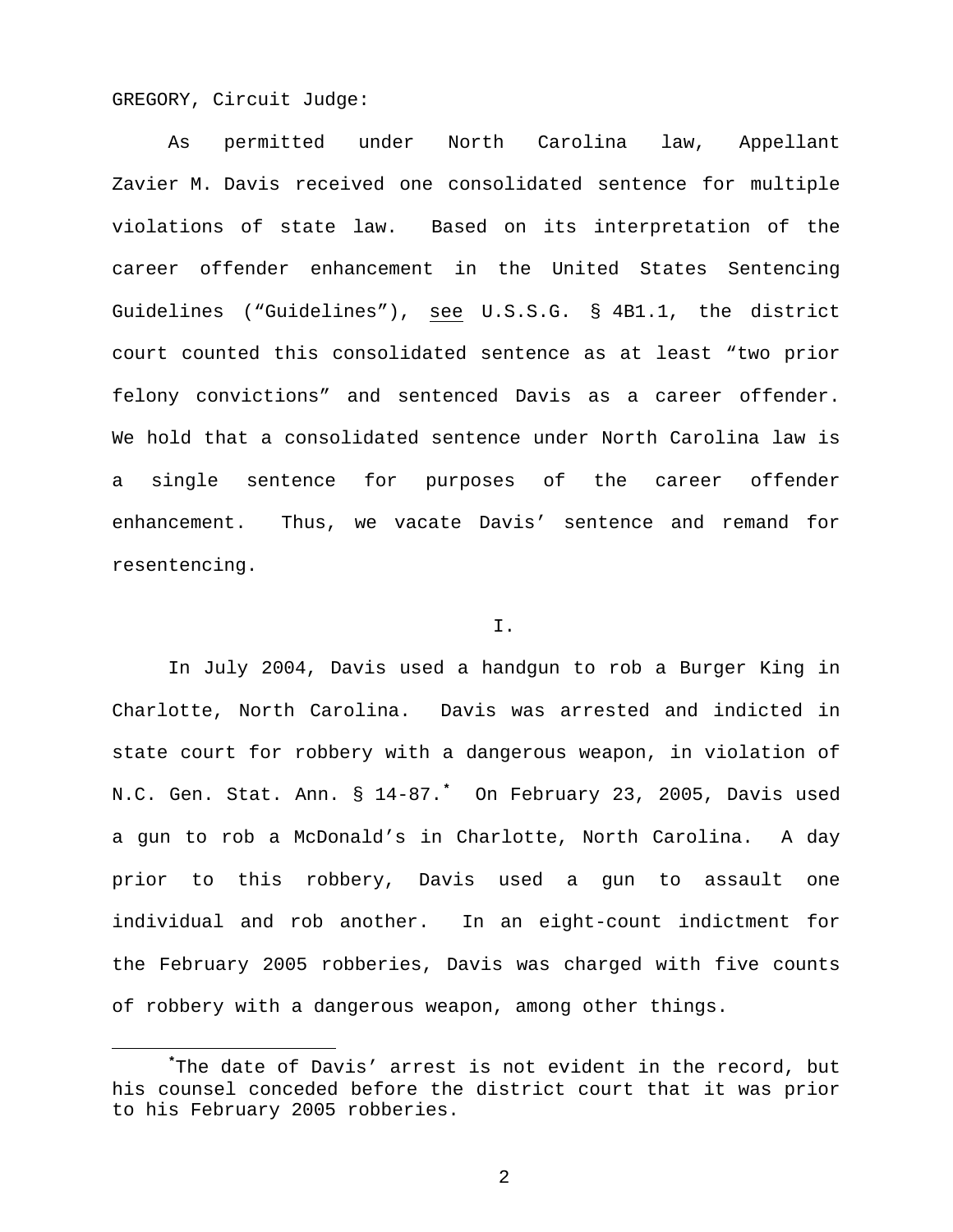On September 9, 2005, Davis pled guilty in North Carolina state court to several counts in the July 2004 and February 2005 state indictments. As relevant, Davis pled guilty to six counts of robbery with a dangerous weapon ("RWDW")--one count for the 2004 robbery, and five counts for the 2005 robberies. Consistent with the plea agreement, the charges were to be consolidated for judgment as one RWDW and sentenced as a class D felony. See N.C. Gen. Stat. Ann. § 15A-1340.15(b). In exchange, the state agreed to dismiss the remaining charges. In accordance with the plea, the state court imposed one sentence of 61 to 83 months.

On July 31, 2010, Davis used a handgun to rob a Wendy's Restaurant in Charlotte, North Carolina. In the U.S. district court, without the benefit of a written plea agreement, Davis pled guilty to three counts: (1) Hobbs Act robbery; (2) use of a firearm in furtherance of a violent crime; and (3) possession of a firearm by a convicted felon.

Following his plea, a federal probation officer prepared a Presentence Investigation Report ("PSR"). In calculating the Guidelines range applicable to Davis, the probation officer noted that Davis qualified for the career offender enhancement under U.S.S.G. § 4B1.1 because he was at least 18 years old when he committed the instant robbery, and because he had two prior North Carolina robbery offenses. Accordingly, the probation officer recommended that the court sentence Davis as a career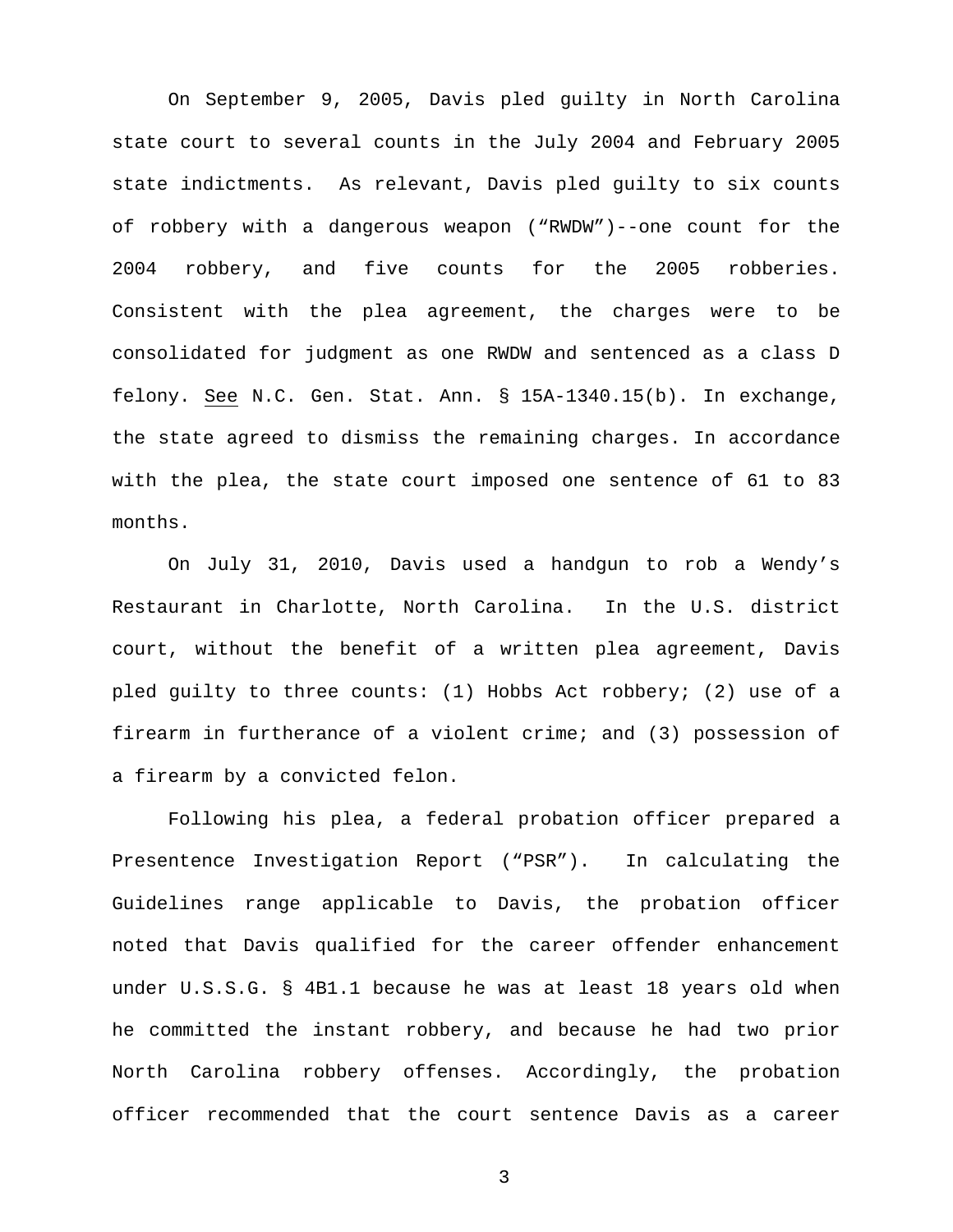offender, increasing his base offense level from twenty-six to thirty-two.

At sentencing, Davis objected to the career offender enhancement, arguing that he received a "consolidated sentence" for his prior state offenses and thus did not have "at least two prior felony convictions" as defined by the Guidelines. The Government opposed the motion, asserting that prior felony convictions that are consolidated for sentencing but based on offenses that were separated by an intervening arrest constitute separate sentences for the purposes of the enhancement. Because Davis' North Carolina offenses were separated by an intervening arrest, the Government argued the career offender enhancement was applicable.

The district court agreed with the Government, denied Davis' objection, and applied the enhancement. Based on a criminal history category of VI, it determined Davis' applicable career-offender Guidelines range was 262 to 327 months. The district court then sentenced Davis to a within-Guidelines sentence of 276 months.

Davis timely appealed and we have jurisdiction pursuant to 28 U.S.C. § 1291.

## II.

Davis contends that the district court erroneously applied the career offender enhancement to him because under the plain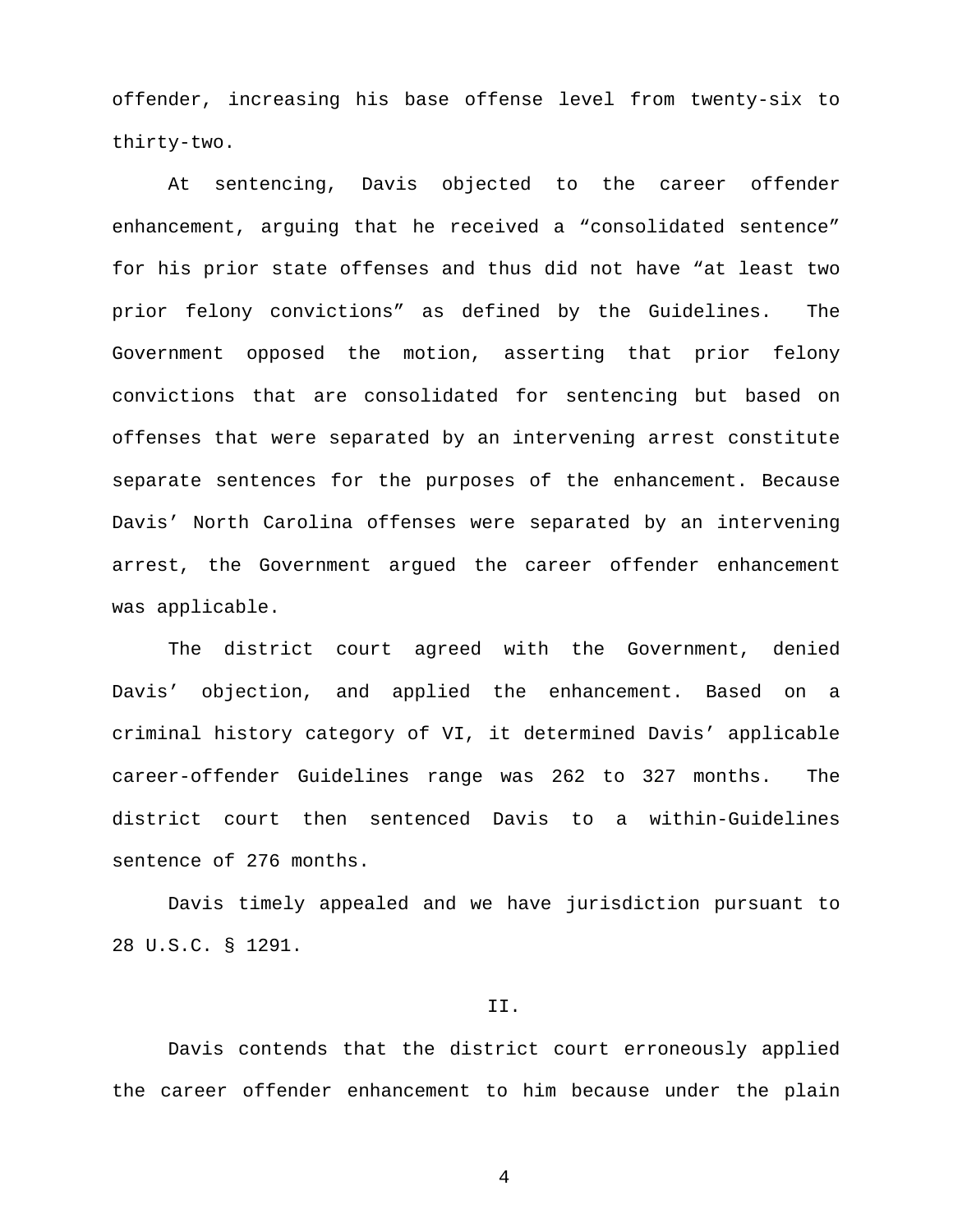language of the Guidelines, a single consolidated sentence cannot be counted as separate sentences. We review the interpretation of the Guidelines de novo. United States v. Henoud, 81 F.3d 484, 490 (4th Cir. 1996).

## A.

To be labeled a career offender: (1) the defendant must be 18 or older at the time he committed the present offense; (2) the present offense must be a crime of violence or controlled substance offense; and (3) the defendant must have "at least two prior felony convictions of either a crime of violence or a controlled substance offense." U.S.S.G. § 4B1.1(a). The sole issue on appeal is whether Davis' prior state robbery offenses qualify as "two prior felony convictions" as defined by the Guidelines.

Under the Guidelines, the existence of two prior felony convictions alone is not dispositive; the defendant must also have at least two prior sentences for those convictions. Specifically, the "two prior felony convictions" prong is satisfied if: (1) the defendant has previously sustained at least two felony convictions of either a crime of violence or a controlled substance offense; and (2) "the sentences for at least two of the aforementioned felony convictions are counted separately." U.S.S.G. § 4B1.2(c) (emphasis added).

Davis concedes that the former requirement--felony convictions of either a crime of violence or controlled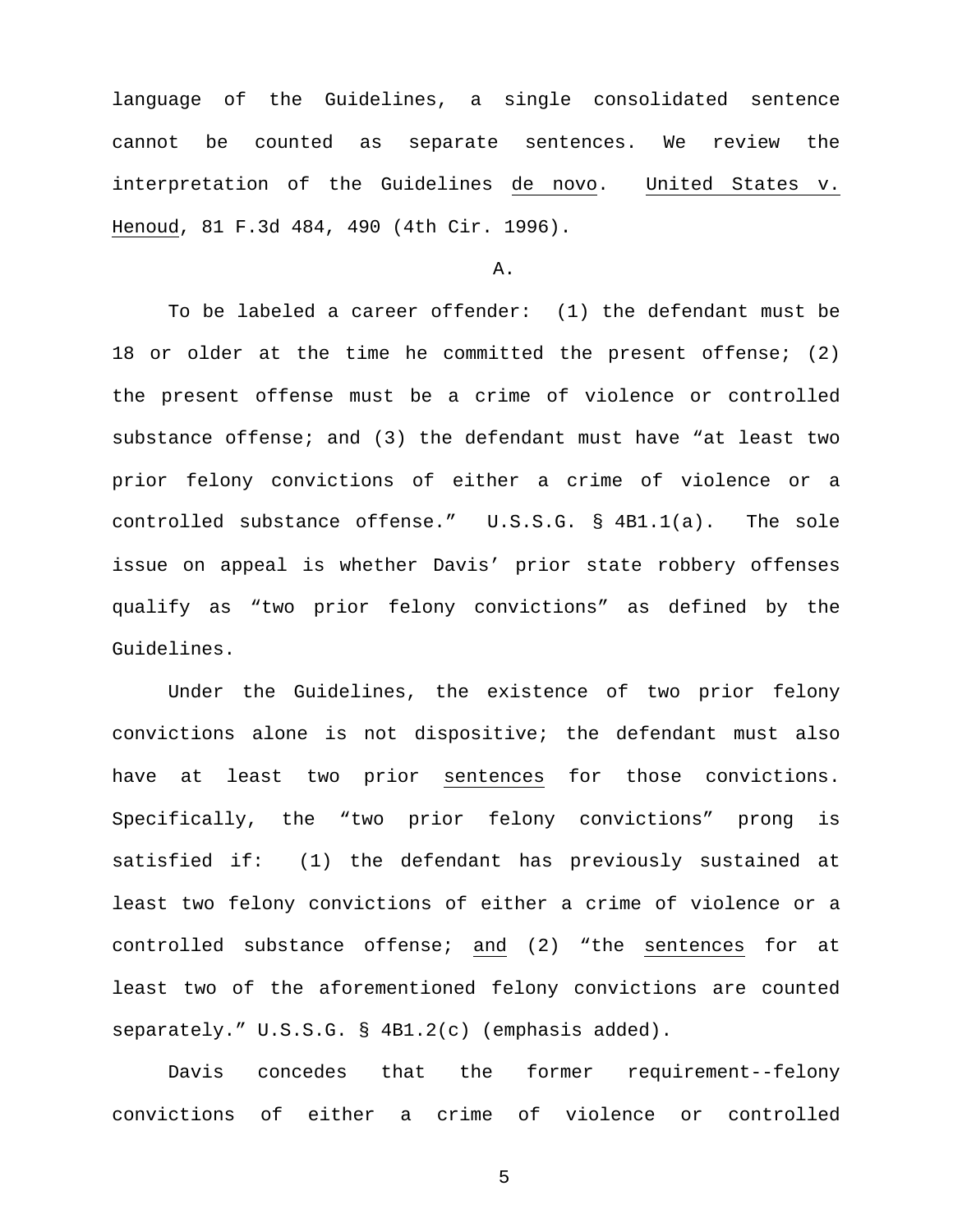substance--is met because he has at least two prior robbery convictions. He contends, however, the latter requirement- separately counted sentences for the convictions--is not met because he received only one sentence for those convictions. For the reasons that follow, we agree.

#### B.

First, as noted above, the plain language of U.S.S.G. § 4B1.2(c) requires that a defendant can only be sentenced as a career offender if he received "sentences for at least two" prior felonies. Davis received only one sentence for his prior state felonies.

Under North Carolina's statutory provision for "[m]ultiple convictions," where an individual is convicted of more than one offense, the general rule is that "all sentences of imprisonment run concurrently with any other sentences of imprisonment." N.C. Gen. Stat. Ann. § 15A-1340.15(a). There are two exceptions to this general rule. First, the court may impose a consecutive sentence by expressly specifying the sentence as such. Id. Alternatively, the court may impose a consolidated sentence or judgment:

If an offender is convicted of more than one offense at the same time, the court may consolidate the offenses for judgment and impose a single judgment for the consolidated offenses. The judgment shall contain a sentence disposition specified for the class of offense and prior record level of the most serious offense, and its minimum sentence of imprisonment shall be within the ranges specified for that class of offense and prior record level, unless applicable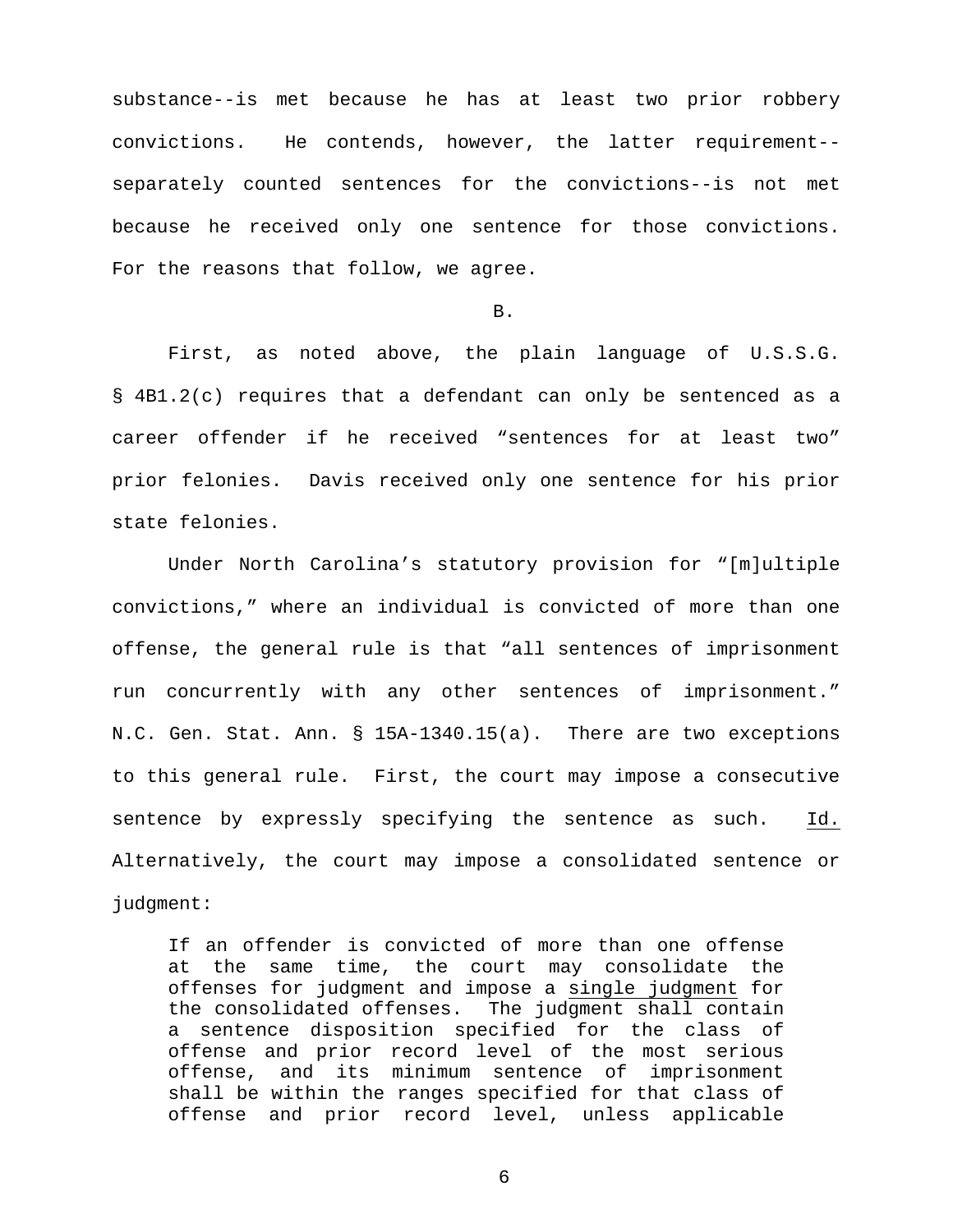statutes require or authorize another minimum sentence of imprisonment.

Id. § 15A-1340.15(b) (emphasis added). Thus, when a North Carolina court consolidates offenses for judgment, the outcome is a single judgment for which the length of the sentence is controlled by the maximum sentence for the most serious offense.

For his prior 2004 and 2005 offenses, Davis received a "single judgment for [ ] consolidated offenses" pursuant to this North Carolina statutory provision. Consequently, Davis came to federal court with one consolidated sentence.

C.

Second, we have no published authority on whether a North Carolina consolidated sentence is a single sentence or multiple sentences under the Guidelines, and thus no published authority suggesting we should disregard the plain meaning of the Guidelines.

The Government contends that we have decided this issue before, stating that "[i]t is well established in this circuit that cases consolidated for sentencing under North Carolina law[] yield multiple separate offenses as long as the offenses were separated by an intervening arrest." (Gov't's Br. at 8.) In support, the Government cites to United States v. Huggins, 191 F.3d 532, 539 (4th Cir. 1999), and a few unpublished opinions. But the latter are without precedential value, and Huggins is clearly distinguishable.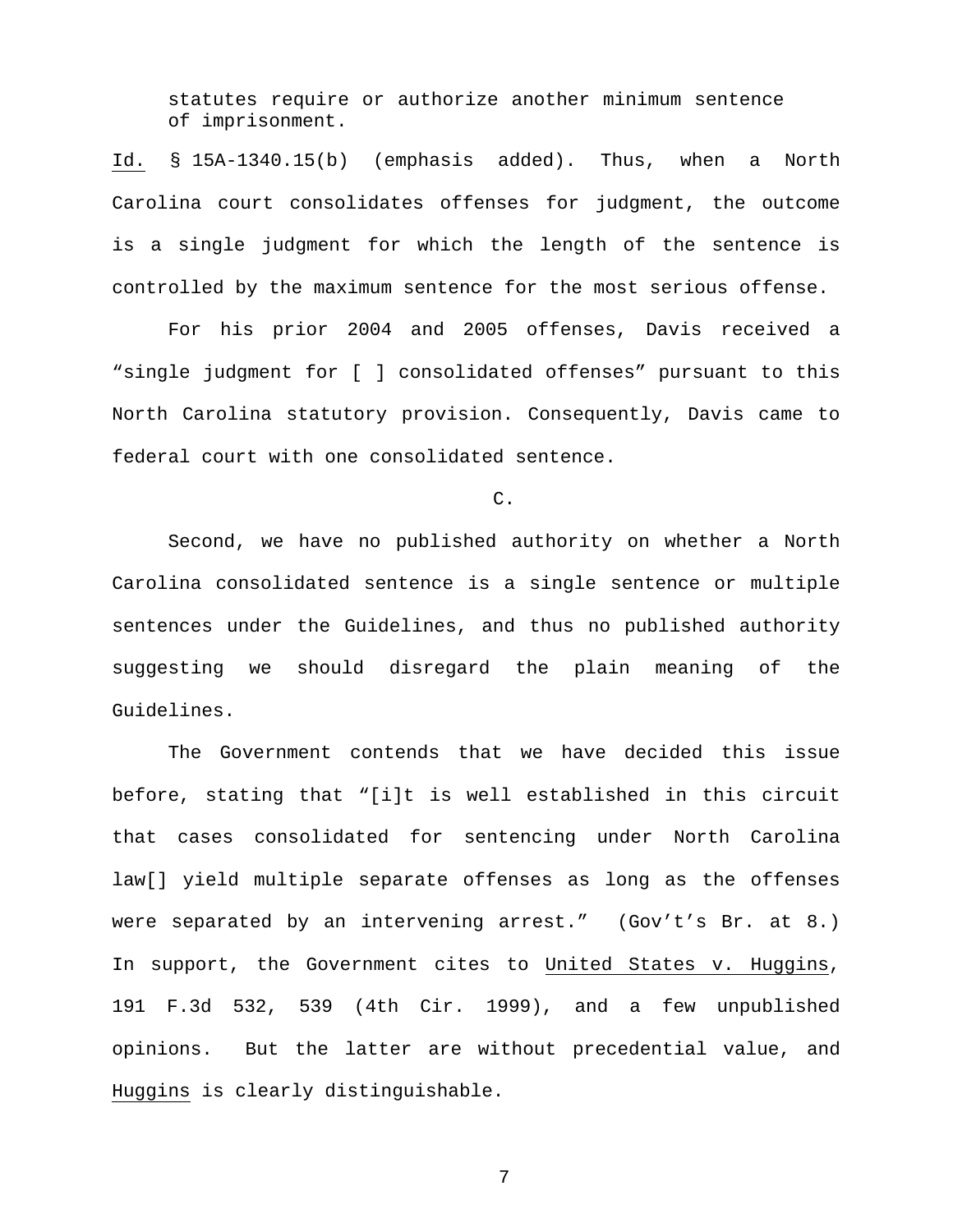In Huggins, the defendant argued that he was erroneously sentenced as a career offender because his two prior 1987 convictions were "consolidated for sentencing," and thus were related offenses that counted together as a single offense. 191 F.3d at 539. We cited to the Guidelines commentary, which at the time stated "'[p]rior sentences are not considered related if they were for offenses that were separated by an intervening arrest.'" Id. (quoting U.S.S.G. § 4A1.2, application n. 3 (1999)). Because Huggins was arrested for his first offense in March 1987, a month prior to committing his second offense, we found that there was an intervening arrest, and thus, his prior offenses were not related and counted separately for purposes of the career offender enhancement.

Davis contends that Huggins is distinguishable because it is based on the pre-2007 version of § 4A1.2, which turned on whether the prior cases were "related." Under the old rule, two sentences consolidated for sentencing were related and counted as one sentence, if the underlying offenses were not separated by an intervening arrest. We find that for purposes of this case there is no substantive difference between the old rule and the new rule, which provides that two prior sentences count separately if the offenses were separated by an intervening arrest. See U.S.S.G. § 4A1.2(a)(2). Thus, Huggins cannot be distinguished based merely on a nonpertinent change to the text of the applicable rule.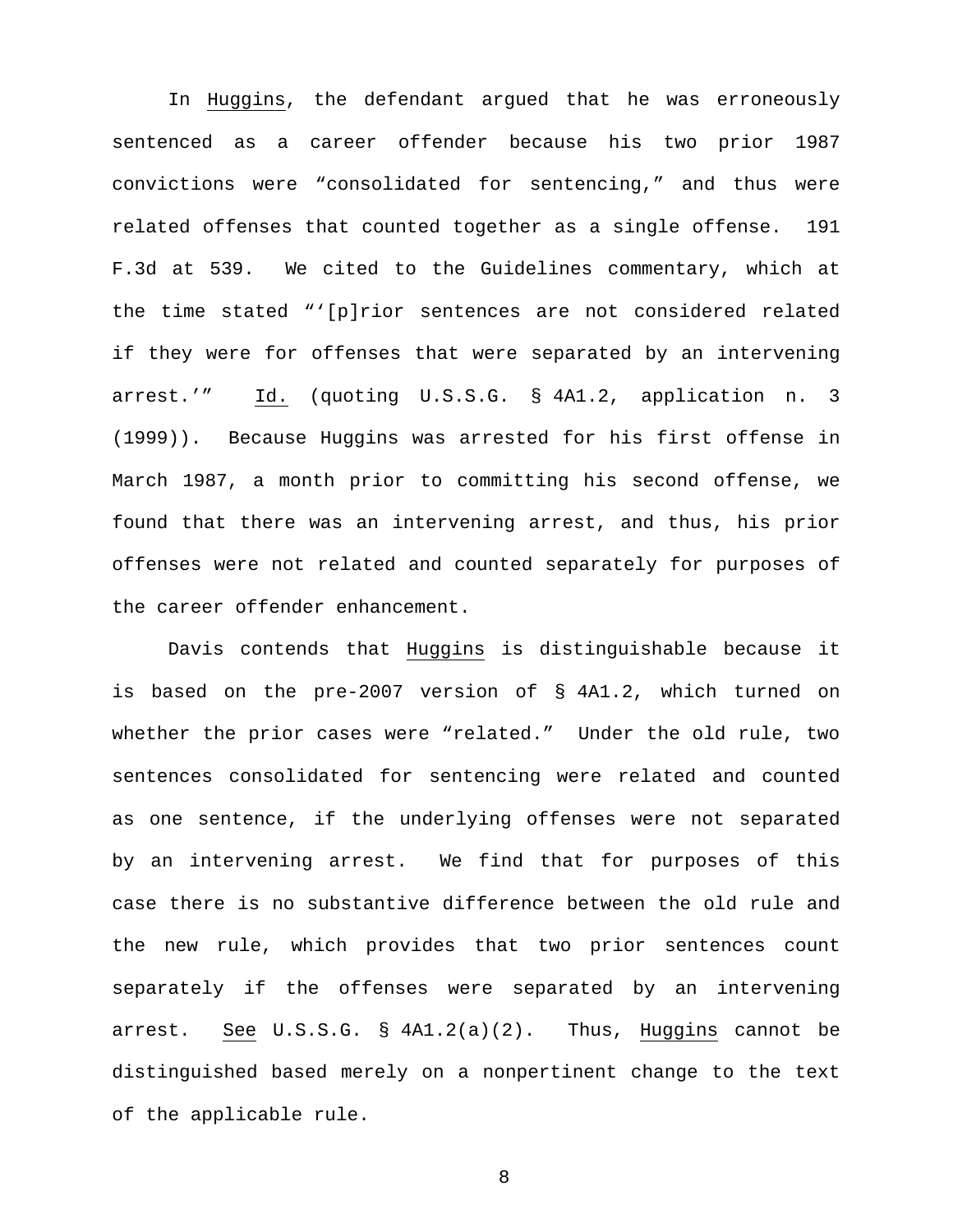The relevant distinction is that the defendant in Huggins received two separate sentences for his two prior offenses, notwithstanding the fact that the offenses were "consolidated for sentencing." The prior offenses in Huggins occurred in 1987, six years before North Carolina enacted the consolidated sentence provision. See N.C. Gen. Ann. Laws 1993, c. 538, § 1, eff. Oct. 1, 1994; see also State v. Branch, 518 S.E.2d 213, 215 (N.C. Ct. App. 1999) (holding that as a matter of law, "offenses that were committed prior to 1 October 1994, the effective date of the Structured Sentencing Act," cannot be consolidated for judgment under the Act). Thus, Huggins is inapposite because it does not address the textual issue raised in this case, an issue that could not have been raised at the time.

The term "consolidated for sentencing" as addressed in Huggins does not equate to "consolidated sentence" (or "consolidated judgment"). The distinction is not merely textual or grammatical; the former is procedural, while the latter is substantive. When offenses are "consolidated for sentencing," the consolidation is merely a procedural mechanism used primarily out of concern for judicial economy and efficiency. See, e.g., United States v. Cole, 857 F.2d 971, 974 (4th Cir. 1988) ("interests of judicial economy were furthered by [] joint trial"). Whereas, under North Carolina law, a "consolidated sentence" is a mechanism that affects the substantive rights of a defendant, and in some scenarios, could be beneficial to the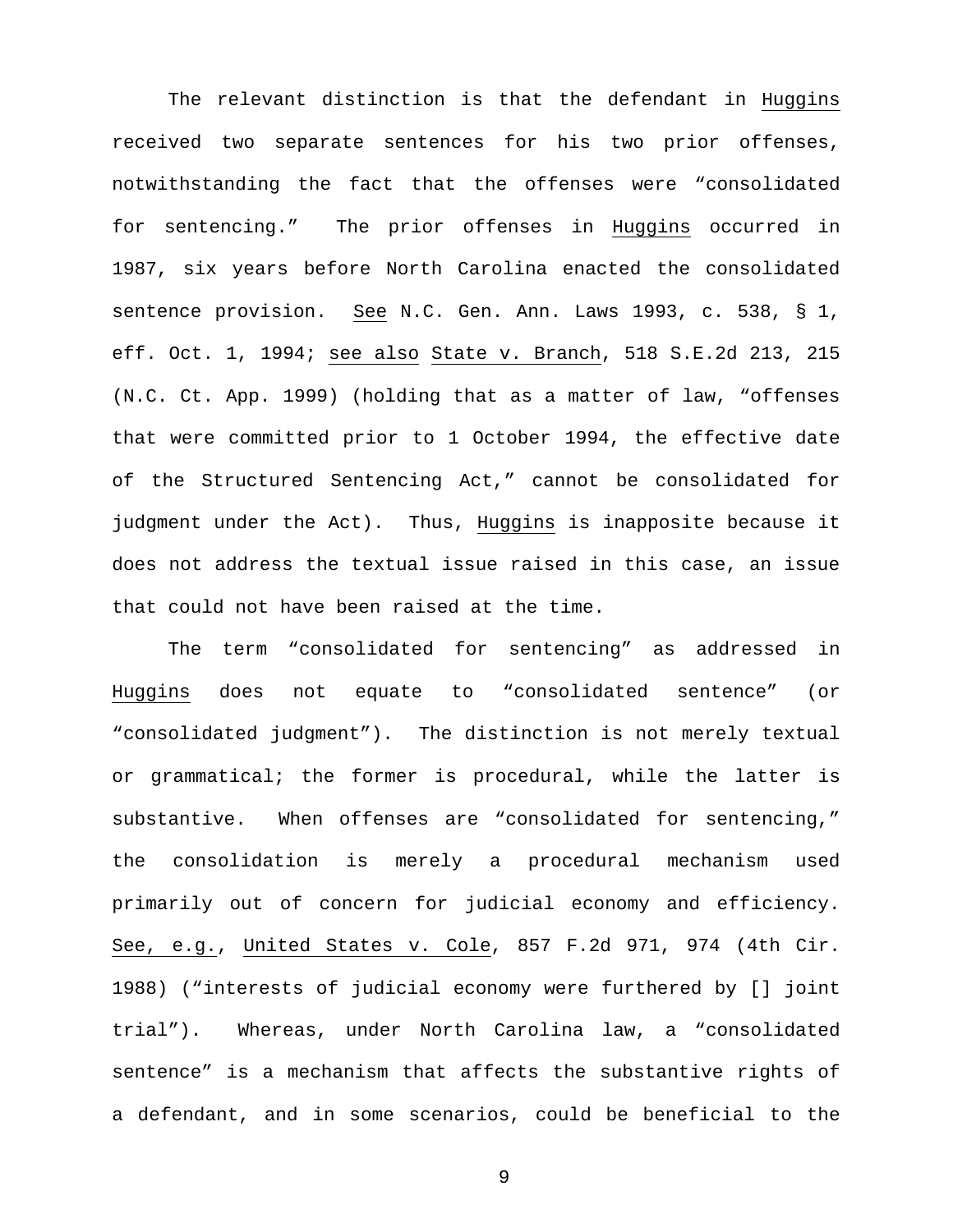defendant. See State v. Tucker, 588 S.E.2d 853, 857 (N.C. 2003) (consolidated judgments "work[] to the benefit of the defendant by limiting the maximum sentence that he can receive for all of the convictions so consolidated") (citation omitted). As such, a consolidated sentence is distinct from a consolidated proceeding.

## D.

The language of the Guidelines is plain. It begins with the basic principle that there must be more than one prior sentence for the enhancement to apply. See U.S.S.G.  $\S$  4B1.2(c) (laying out the "sentence" requirement in plural, as opposed to singular, form). In the absence of "multiple prior sentences," the existence of an intervening arrest is irrelevant. See id.  $$ 4A1.2(a)(2).$ 

We hold today that where a defendant receives a "consolidated sentence" (or "consolidated judgment") under North Carolina law, it is one sentence and absent another qualifying sentence, the enhancement is inapplicable. In laying out this principle, we adhere to and are constrained by "well-established federalism principles [which] do not permit a federal court to reject North Carolina's judgment as to the seriousness of a North Carolina crime, prosecuted in a North Carolina court and adjudicated by a North Carolina judge, merely because the federal court might 'expect' a more serious punishment." United States v. Simmons, 649 F.3d 237, 249 (4th Cir. 2011) (en banc).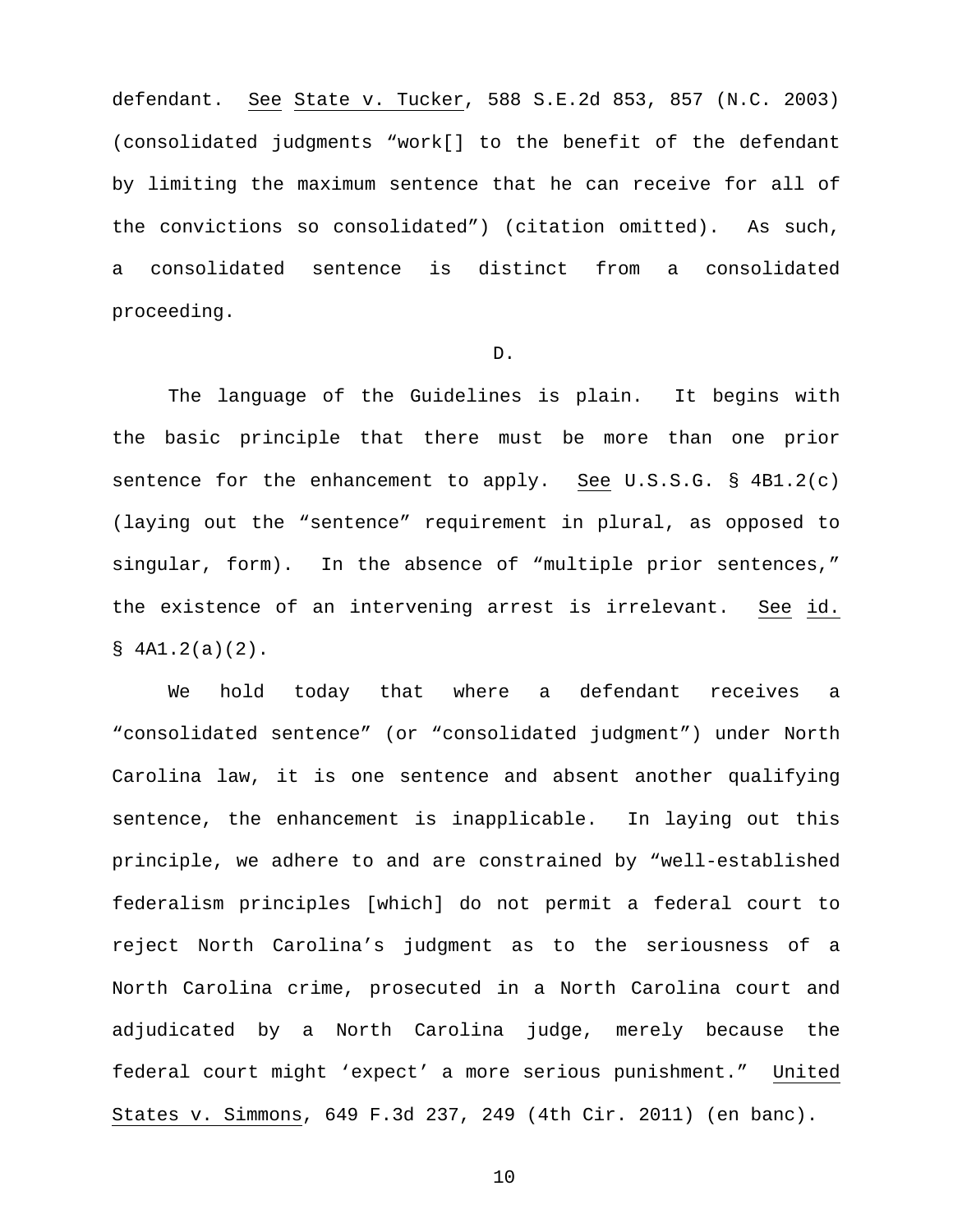Applying this test, we find that the career offender enhancement is inapplicable to Davis because the third prong of the career offender enhancement requiring "two prior felony convictions," as defined by the Guidelines, is not satisfied. For the 2004 and 2005 robberies, Davis received a single consolidated sentence. Because the Government failed to put forth another qualifying sentence, it was error for the district court to enhance Davis' applicable guideline range and sentence him as a career offender.

To be clear, our decision does not turn on state law. See United States v. Stewart, 49 F.3d 121, 123 n.3 (4th Cir. 1995) ("A federal court construing the federal Sentencing Guidelines need not turn to state law."). Instead, it rests on what the plain language of the Guidelines demands.

The Government contends that our interpretation belies the policy goals of the Sentencing Commission as it would result in sentencing disparities, i.e., some defendants would avoid the career offender enhancement simply because of a state court's decision to consolidate sentences, while other defendants without consolidated sentences would not be so lucky. We are not persuaded.

As a general matter, the plain meaning of the Guidelines trumps policy considerations. See United States v. Ron Pair Enters., Inc., 489 U.S. 235, 240 (1989) ("The plain meaning of legislation should be conclusive, except in the rare cases in